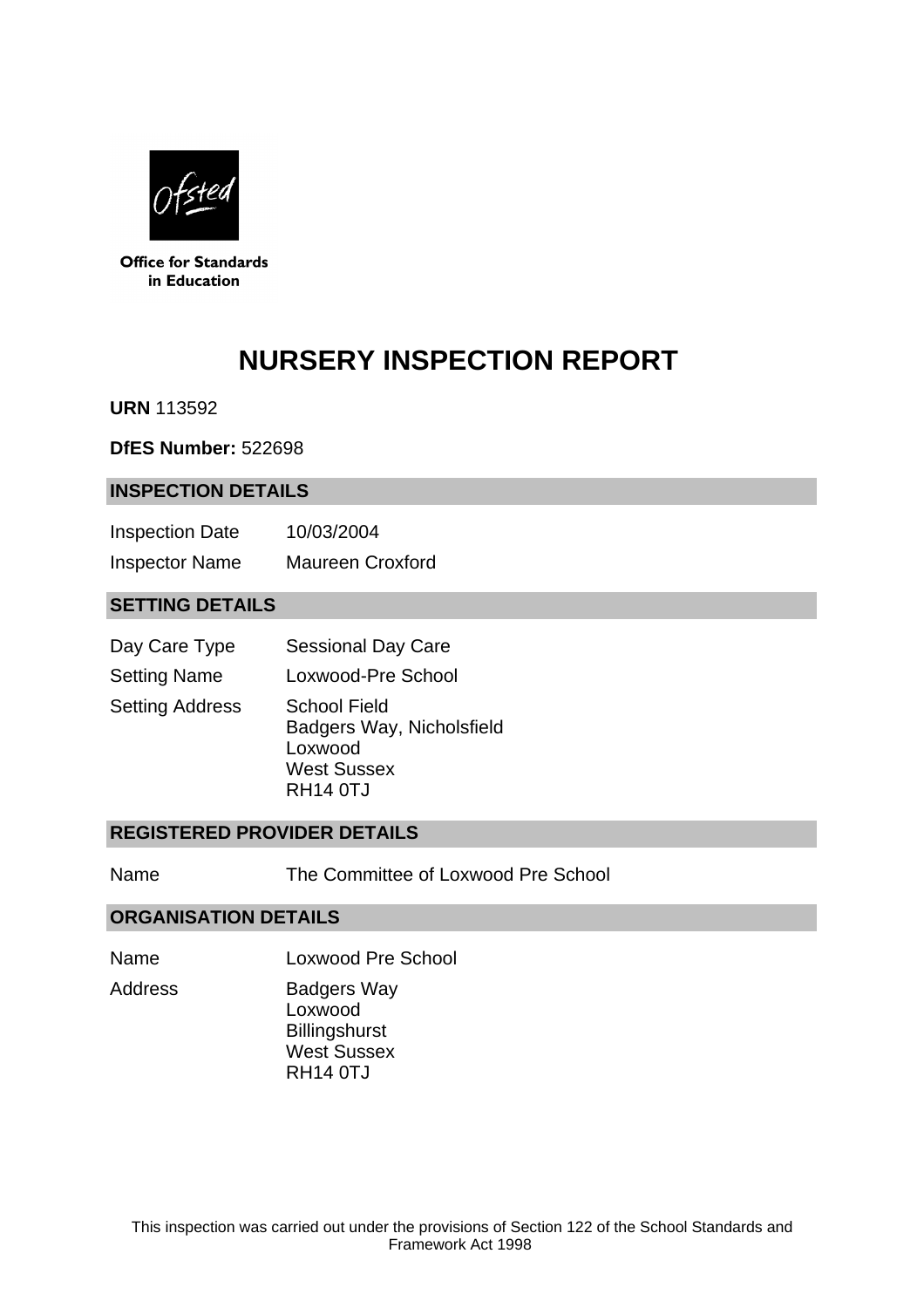## **ABOUT THE INSPECTION**

The purpose of this inspection is to assure government, parents and the public that the nursery education for funded three and four year old children is of an acceptable quality. Inspection of nursery education also identifies strengths and weaknesses so that providers can improve the quality of educational provision and help children to achieve the early learning goals (elgs) by the end of the Foundation Stage. This inspection report must be made available to all parents.

If the setting has been inspected previously, an action plan will have been drawn up to tackle issues identified. This inspection, therefore, must also assess what progress has been made in the implementation of this plan.

#### **Information about the setting**

Loxwood Pre-School opened in 1980 and in 1999 moved to is current location. It operates from a self contained unit set in the grounds of the Loxwood Primary School. The pre-school serves the local area and surrounding villages.

There are currently twenty-four children from two to five years on roll. This includes eight funded three-year-olds and five funded four-year-olds. Children attend for a variety of sessions. There are no children with special educational needs or have English as an add ional language attending the group.

The group opens five days a week during school term times. Sessions are from 9.00am until 1.00pm three days a week and 9.00am until 12 o'clock for two days..

There are five part time staff working with the children. Over half the staff have early years qualifications to NVQ level 2 or 3. One member of staff are currently working towards a recognised early years qualification.

The setting receives support from a mentor from the Early Years Development and Childcare Partnership.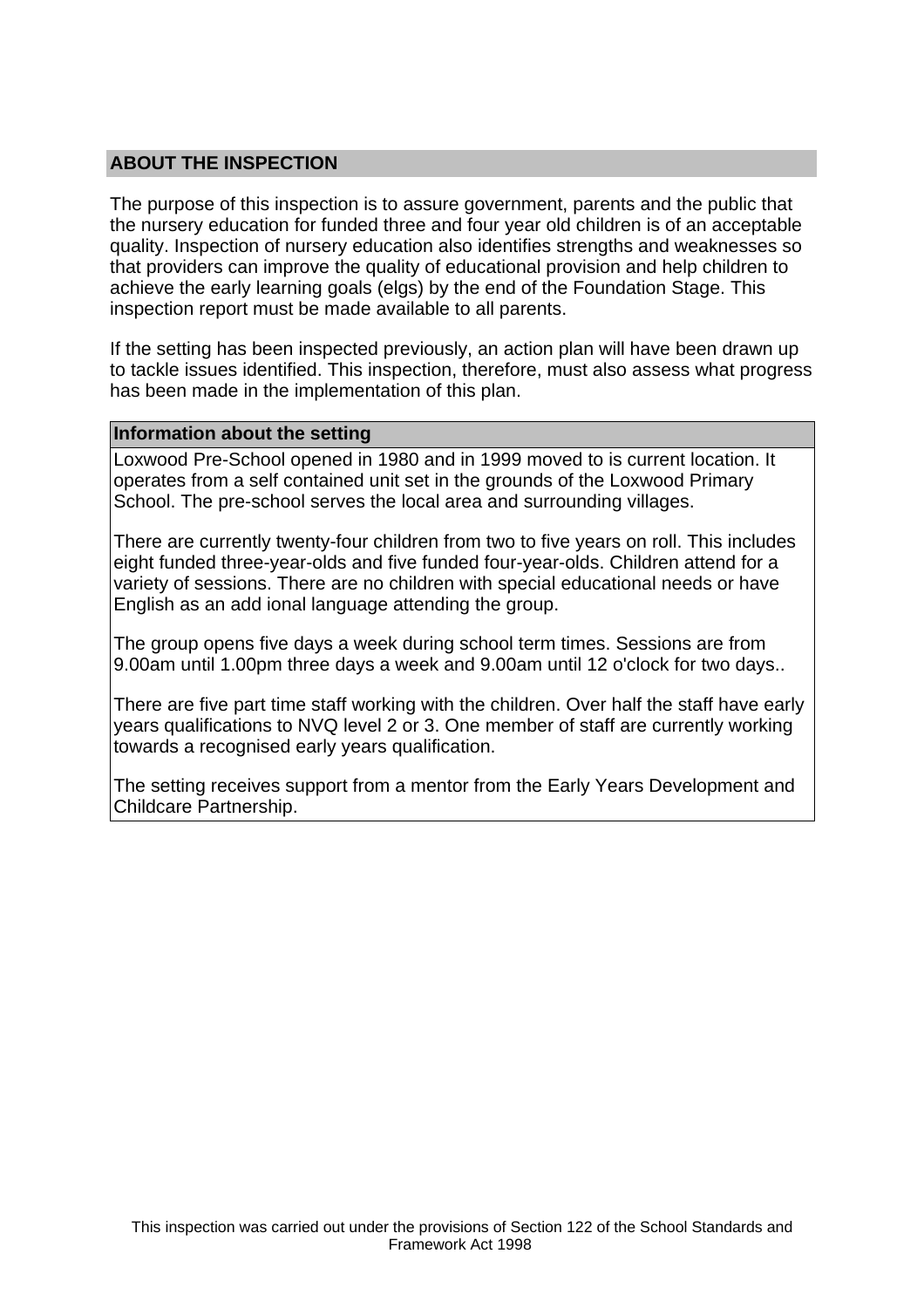# **INSPECTION OF THE NURSERY EDUCATION PROVISION FOR FUNDED THREE AND FOUR YEAR OLDS.**

## **How effective is the nursery education?**

Loxwood Pre-School offers generally good quality provision which helps children make good progress towards the early learning goals. Good emphasis is given to personal, social and emotional development, physical development and creative development. The pre-school provides a warm, welcoming and caring environment.

Teaching is generally good. Staff make regular assessments which are clear and informative, that identify children's progress across the curriculum. Staff have a good understanding of the Foundation Stage, although planning could be developed further to include support for all children and extend the more able.

Staff ensure that children have opportunities to be engaged in a wide range of activities that are planned and also encourage children to initiate their own ideas. Staff form very good relationships with the children and have a high expectation of behaviour. Leadership and management is very good. The staff team work closely together; responsibility for planning, teaching, observing and assessing is shared and overseen by the supervisor.

The pre-school management share a common determination and provide a clear vision. This is backed up by effective procedures and supported by in-house and external training.

The partnership with parents is very good. Parents are very well informed of their child's progress through informal feedback and individuals consultations. Staff encourage parents to be involved in their child's learning. Parents receive regular information regarding planned activities through regular newsletters, notice boards, displays of children's art work and yearly written reports.

#### **What is being done well?**

- Effective teaching methods, encourage children to develop high levels of self esteem, independence and confidence.
- Staff provide good support to all children, enabling children to participate in all activities at their own level and to make good progress.
- The pre-school offers a warm, welcoming caring environment.

#### **What needs to be improved?**

- Further development of planning, assessment and evaluation of activities to extend more able children.
- Provision of further planned activities for children to explore everyday technology.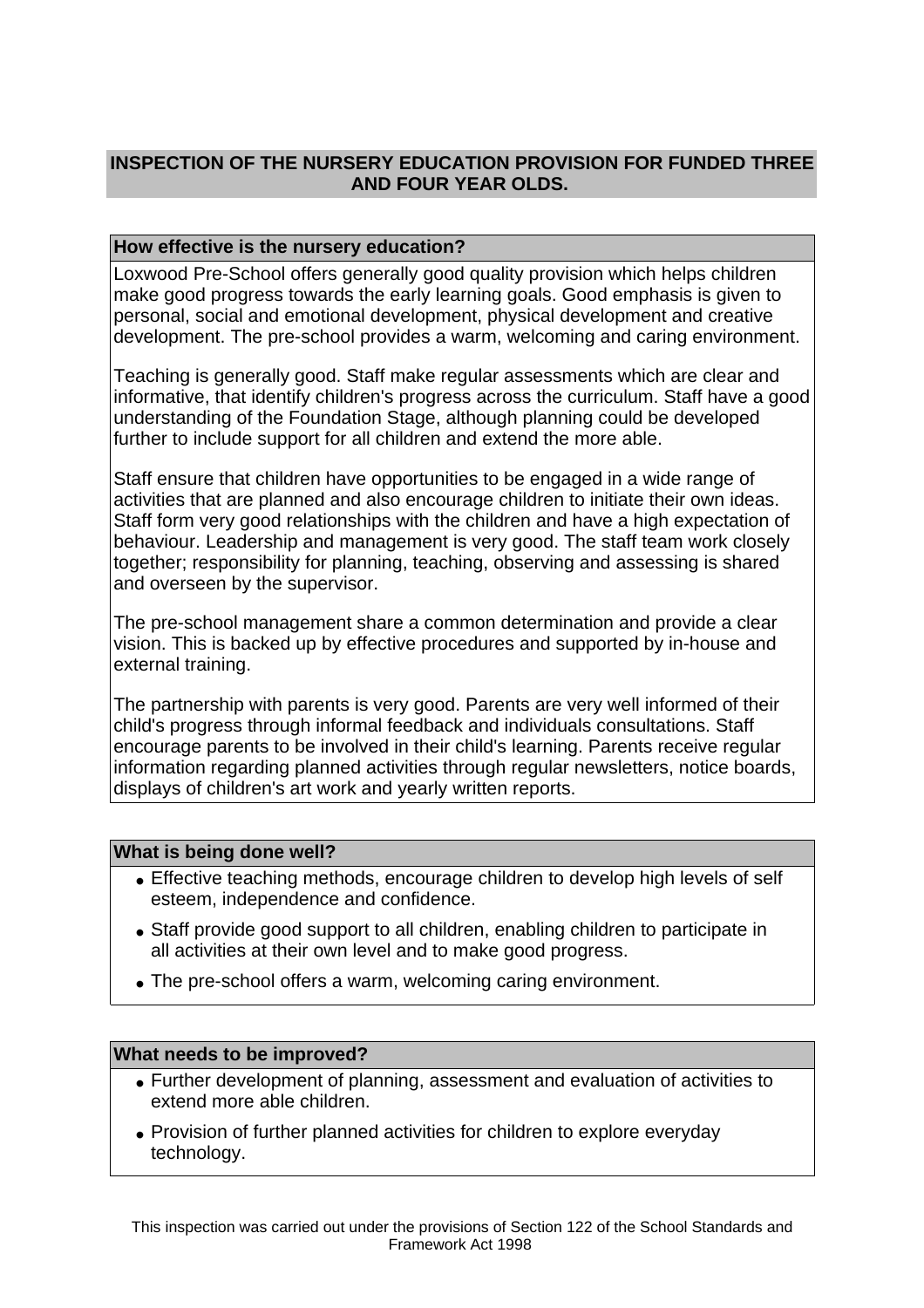• Ensure that further opportunities are offered for children to use writing for a purpose.

#### **What has improved since the last inspection?**

Generally good progress has been made since the last inspection. The key issues have been addressed and both areas continue to be developed. New developmental records are being used and staff are monitoring the educational programme.

Parents now receive a yearly written report on their child's progress and are invited to open evenings, where they can speak to the children's key workers and supervisor, and share information.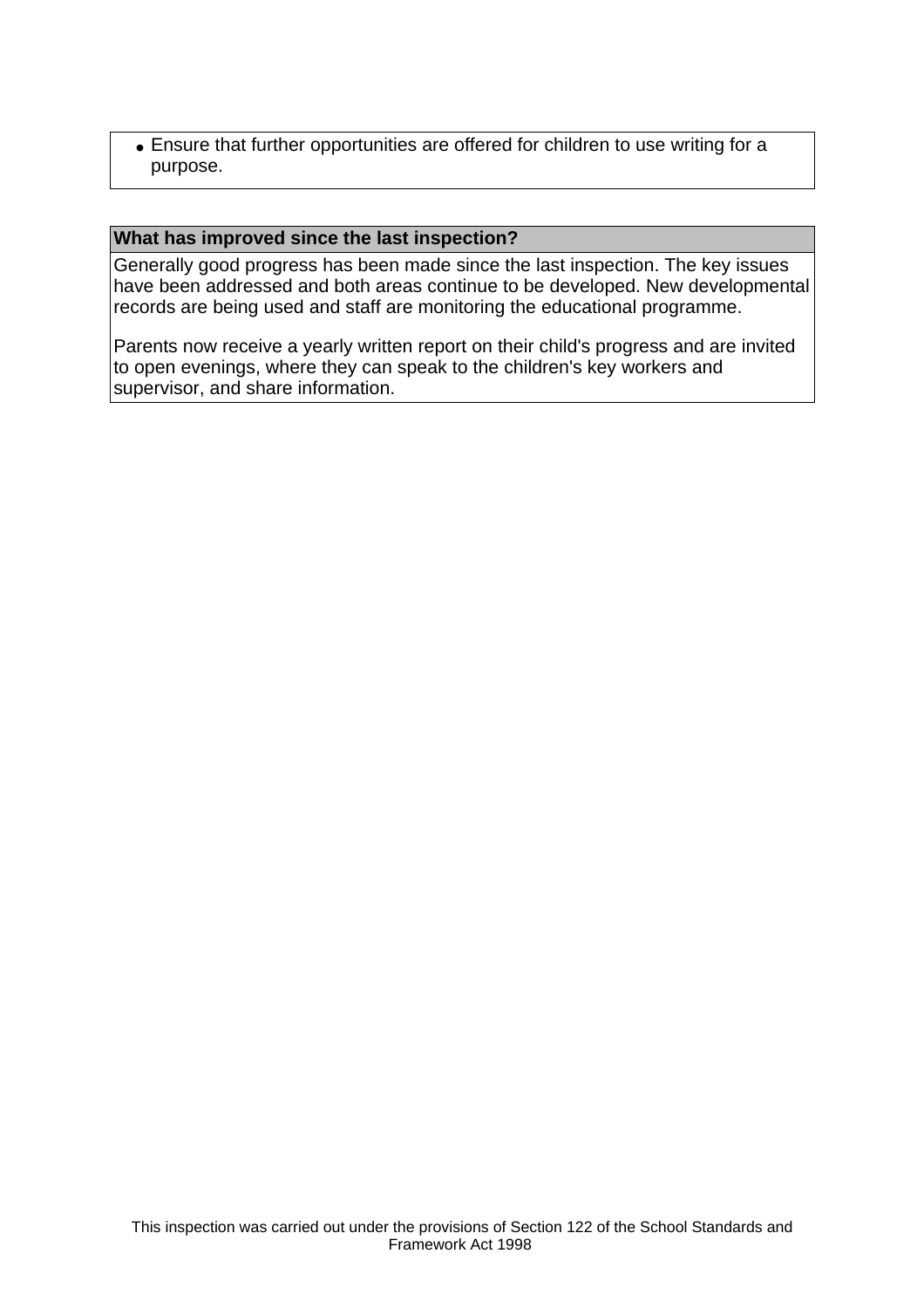# **SUMMARY OF JUDGEMENTS**

## **PERSONAL, SOCIAL AND EMOTIONAL DEVELOPMENT**

Judgement: Very Good

Children develop good relationships with adults and other children in the pre-school. They learn to co-operate and work well together and are generally well behaved. Children are encouraged to be independent and are able to access their own resources easily. They are happy and motivated, and are given good support and guidance to develop high levels self-esteem.

# **COMMUNICATION, LANGUAGE AND LITERACY**

Judgement: Generally Good

Children's progress in this area is generally good. Children talk confidently to people they do not know in a secure environment. Children are given opportunities to participate as individuals and as part of a group. Staff offer good activities for emergent writing but further opportunities should be provided for children to write for a purpose. Children enjoy looking at books and participating in story times.

# **MATHEMATICAL DEVELOPMENT**

Judgement: | Generally Good

Children have some understanding of number and some are able to count reliably. Staff provide sufficient opportunities for children to explore simple calculation. Children recognise numbers and shapes and are beginning to use some simple mathematical language. Further opportunities could be offered to extend children's understanding of number for more able children.

# **KNOWLEDGE AND UNDERSTANDING OF THE WORLD**

Judgement: Generally Good

Children enjoy looking after living things and are developing a keen interest in the environment around them. Children have the opportunity to explore and record their findings. A wide selection of resources in every day use, help children to learn about diversity. Children use the computer and are learning basic skills, however opportunities to explore everyday technology could be improved.

# **PHYSICAL DEVELOPMENT**

Judgement: Very Good

Children move around with confidence, showing a good awareness of space and others. They are able to use bicycles skilfully and are confident using large equipment. Children are learning to handle simple tools such as pencils and scissors with increasing control. They are developing fine motor skills through a wide range of play experiences such as 'small world' and construction toys. Children learn about health and hygiene in everyday and planned topic work.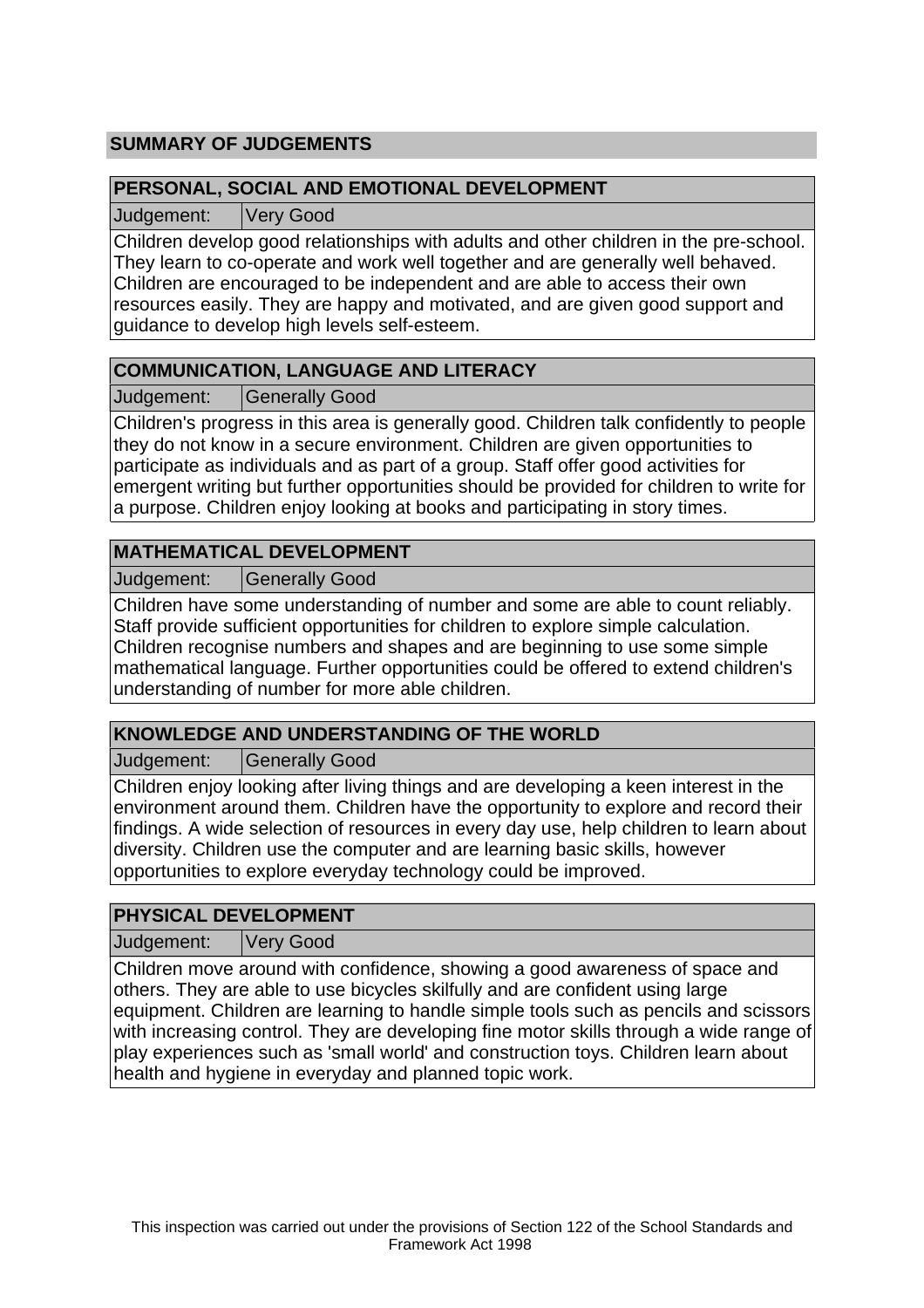# **CREATIVE DEVELOPMENT**

Judgement: Very Good

Children use their imagination in role play and staff support children's ideas enabling them to act out a variety of scenarios. There are regular opportunities to be involved in craft activities. Children enjoy singing and reciting simple songs and rhymes. They are able to explore a good range of musical instruments, rhythm and sound.

#### **Children's spiritual, moral, social, and cultural development is fostered appropriately.**